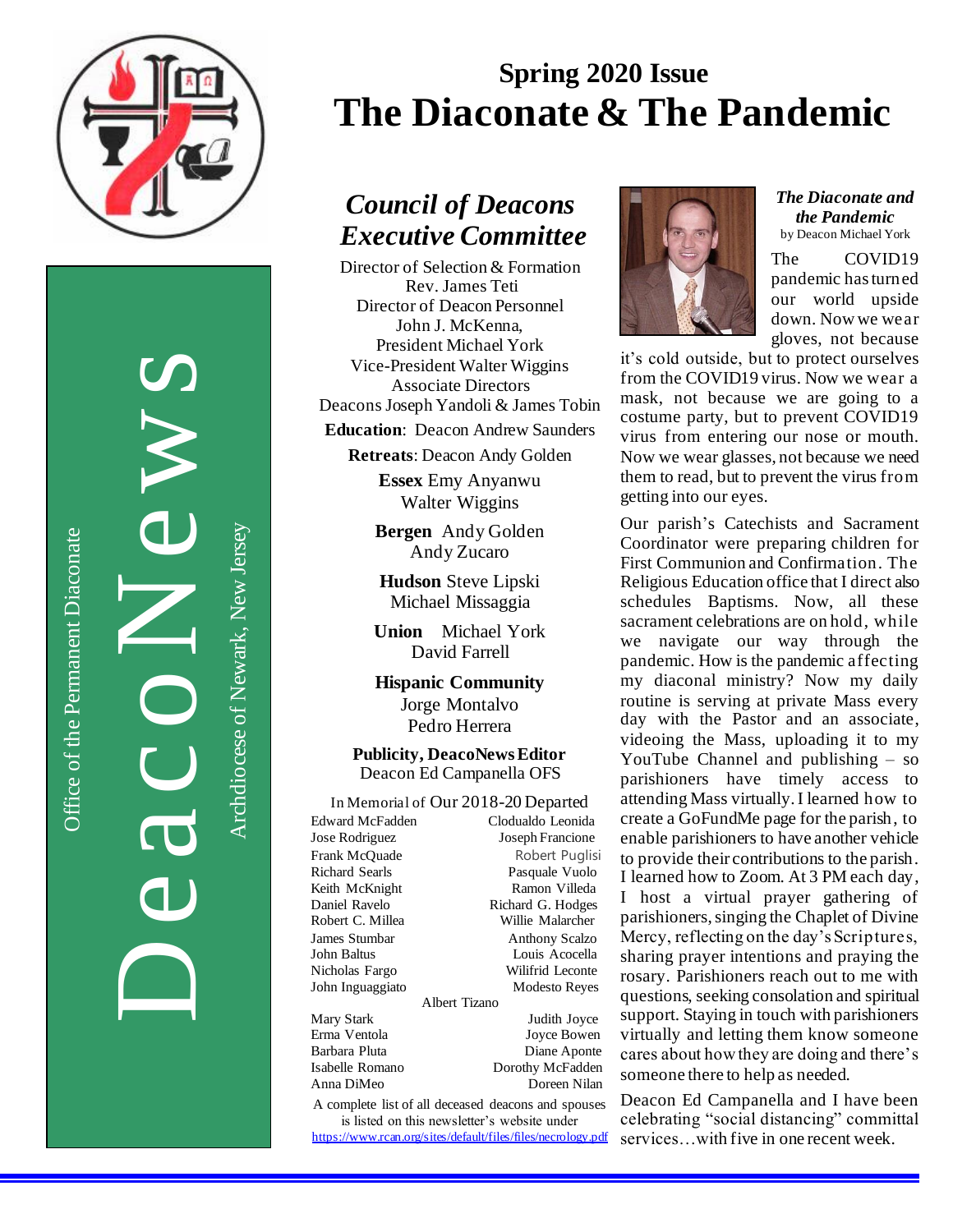### *The Diaconate and the Pandemic* **(continued from page 1)**

While the bereavement ministry team can't meet face to face, I try to reach out to family members on the phone who have lost loved ones to share of love of Jesus Christ and to provide consolation during their difficult time.

At my ordination in 2005, I distinctively remember, Archbishop Myers telling the men being ordained to the diaconate to "serve the people of God where you find them".

What I have just described are some of the ways that through the power of the Holy Spirit, I have found how to serve the people of God during this pandemic.

# *Deacon Spotlight Joseph Mantineo*

dcnjoe@olqp.org



Deacon Joe, a member of Phi Beta Kappa, graduated cum laude with a Bachelor of Arts Degree from Rutgers University in New

Brunswick where he majored in Italian and minored in Spanish and Education. He also has a Master of Arts Degree from Rutgers in Italian Literature. He has a Supervisor's Certificate in Education from Montclair State University. Deacon Joe taught Italian and Spanish at Princeton High School for 2 years and Italian for 33 years at Dumont High School. He also received a National Defense Education Act Scholarship from the federal government to study for 10 weeks in Florence, Italy and two separate Fulbright Scholarships for two Summer Seminars in Perugia, Italy. He married Kathryn (Misty) Sullivan in 1970 and they have four children and eight grandchildren. Joe was ordained a Deacon in 2002.

### **Spring 2020 http://sjanj.net/rcan\_deacon Archdiocese of Newark**

Looking back at all of his life experiences as a student, teacher, husband and father, Deacon Joe believes that this was God's way of preparing him for his ministry as a Deacon.

With regards to being called to the Diaconate Ministry, Deacon Joe cites an encounter he had with Deacon Roland Bianchi. Joe and Roland, teachers in Dumont, NJ. met in 1988 at a workshop conducted by Dumont's Board of Education. During the lunch break after hearing Joe discuss his recent trip to Mediugorie, Deacon Roland suggested that Joe should consider becoming a Deacon. Joe says, "I really feel that it was Jesus speaking to me through Roland". That evening Joe discussed it with my wife and she asked me to wait because we had 3 children in grade schools and one in college. She felt that if this was really a call by God and He wouldn't mind if I put our children first, and Deacon Joe agreed.

The seed was however planted in the heart of Deacon Joe that day where it grew during the next 10 years. During the Spring of 1988 Joe and his wife went out for dinner with their f riends Dorothy and the late Deacon Paul Magarelli. While their wives were away from the table, Joe started to ask Paul about what it means to be a Deacon. Joe recalls Paul saying : "Joe, are you thinking about becoming a Deacon, I have been praying that you would"? Paul then told Joe, If you want to, you have to send in an application quickly because the deadline is in a few days. Later that evening, Joe mentioned this to his wife his desire to still become a Deacon snd Paul's comment. Misty agreed that now that the children were older it would be a good idea to apply. Joe then discussed the idea with his then pastor, Fr. Bob Mc Bride. With Fr. Bob's blessing, Joe filled out the application and sent it to former Diaconate Director, the late Deacon Ed Porter. With his acceptance Joe

began his formation in 1988 with ordination in 2002.

When asked what he would consider the highlights of becoming a Deacon, Joe states, "I have met and worked with outstanding priests, from Fr. Bob, who vested me to Fr. Larry Fama, who accepted me as his Deacon 12 years ago and now with Fr. Antonio Ricarte, our current administrator at Our Lady Queen of Peace."

Joe also found joy working with many wonderful parishioners, first at Saint Philip the Apostle in Saddle Brook at Sacred Heart in Rochelle Park and finally at Queen of Peace in Maywood.

Joe, further had the honor to officiate at the weddings of former Dumont High school students, and at weddings of three of his children as well as baptizing seven of his eight grandchildren and at the renewal of the marriage vows of his now deceased parents, Chansie and Nunzio Mantineo.

While leading pilgrimages for my his parishioners to the Holy Land, Italy and I Ireland. Deacon Joe assisted at Mass in many wonderful, incredible and blessed places. For example in the Holy land he assisted at Mass in the Church of the Holy Sepulchre in Jerusalem, and any of the wonderful places visited by Jesus from the small hill overlooking the Sea of Galilee where Jesus delivered the Sermon on the Mount. to the Shepherds' Field Chapel in Bethlehem where angels first announced the birth of Christ.

In Italy, Joe assisted the Archbishop of Lanciano and read the Gospel in Italian at the Church of Lanciano, which has had for over twelve centuries the first and greatest Eucharistic Miracle of the Catholic Church and at the church of Our Lady of Grace in San Giovanni Rotondo in southern Italy where Saint Padre Pio was buried and where they saw his exhumed body.

Joe had the thrill of assisting at 7am mass in Saint Peter's Basilica's Blesed